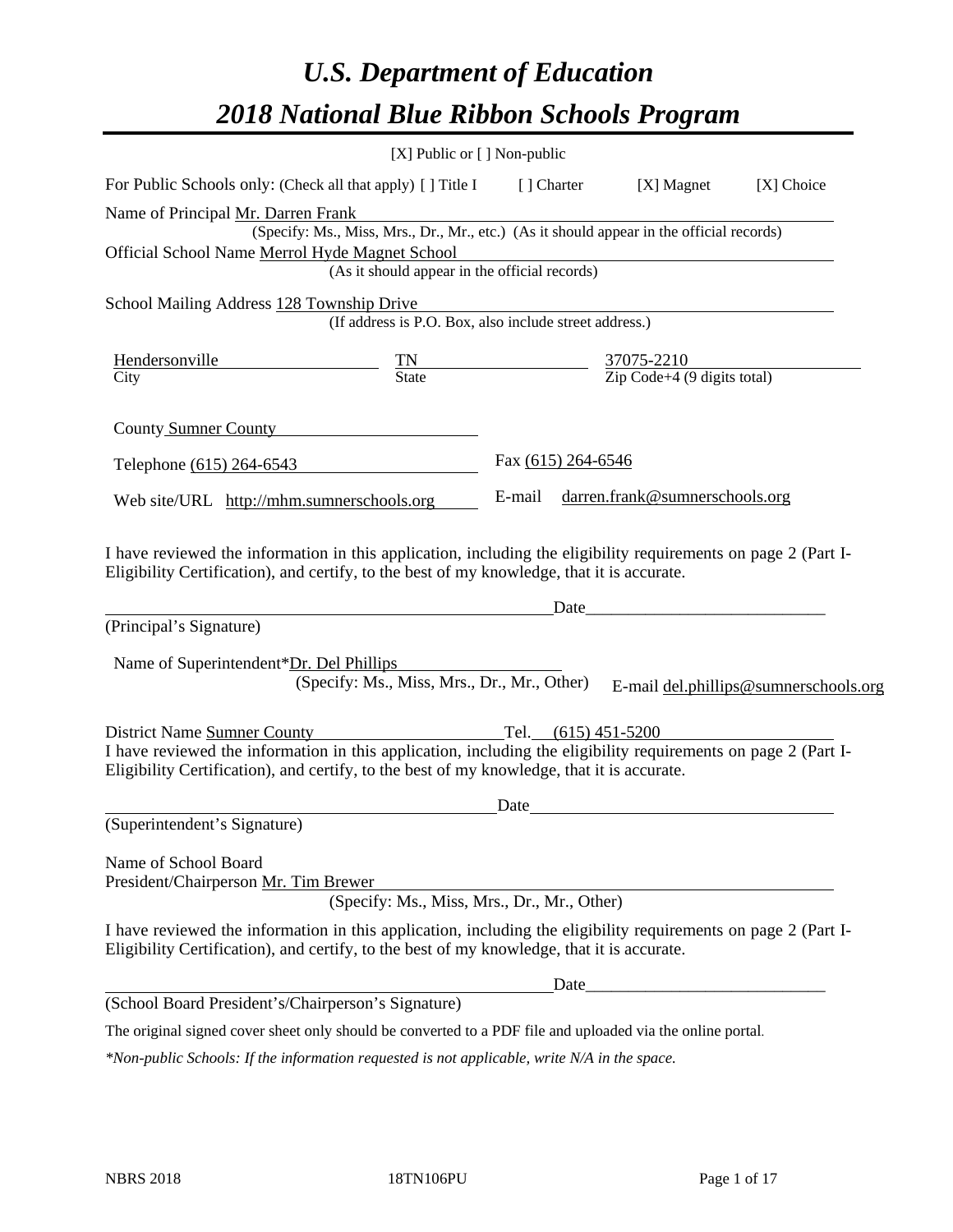The signatures on the first page of this application (cover page) certify that each of the statements below, concerning the school's eligibility and compliance with U.S. Department of Education and National Blue Ribbon Schools requirements, are true and correct.

- 1. The school configuration includes one or more of grades K-12. (Schools on the same campus with one principal, even a K-12 school, must apply as an entire school.)
- 2. All nominated public schools must meet the state's performance targets in reading (or English language arts) and mathematics and other academic indicators (i.e., attendance rate and graduation rate), for the all students group and all subgroups, including having participation rates of at least 95 percent using the most recent accountability results available for nomination.
- 3. To meet final eligibility, all nominated public schools must be certified by states prior to September 2018 in order to meet all eligibility requirements. Any status appeals must be resolved at least two weeks before the awards ceremony for the school to receive the award.
- 4. If the school includes grades 7 or higher, the school must have foreign language as a part of its curriculum.
- 5. The school has been in existence for five full years, that is, from at least September 2012 and each tested grade must have been part of the school for the past three years.
- 6. The nominated school has not received the National Blue Ribbon Schools award in the past five years: 2013, 2014, 2015, 2016, or 2017.
- 7. The nominated school has no history of testing irregularities, nor have charges of irregularities been brought against the school at the time of nomination. The U.S. Department of Education reserves the right to disqualify a school's application and/or rescind a school's award if irregularities are later discovered and proven by the state.
- 8. The nominated school has not been identified by the state as "persistently dangerous" within the last two years.
- 9. The nominated school or district is not refusing Office of Civil Rights (OCR) access to information necessary to investigate a civil rights complaint or to conduct a district-wide compliance review.
- 10. The OCR has not issued a violation letter of findings to the school district concluding that the nominated school or the district as a whole has violated one or more of the civil rights statutes. A violation letter of findings will not be considered outstanding if OCR has accepted a corrective action plan from the district to remedy the violation.
- 11. The U.S. Department of Justice does not have a pending suit alleging that the nominated school or the school district as a whole has violated one or more of the civil rights statutes or the Constitution's equal protection clause.
- 12. There are no findings of violations of the Individuals with Disabilities Education Act in a U.S. Department of Education monitoring report that apply to the school or school district in question; or if there are such findings, the state or district has corrected, or agreed to correct, the findings.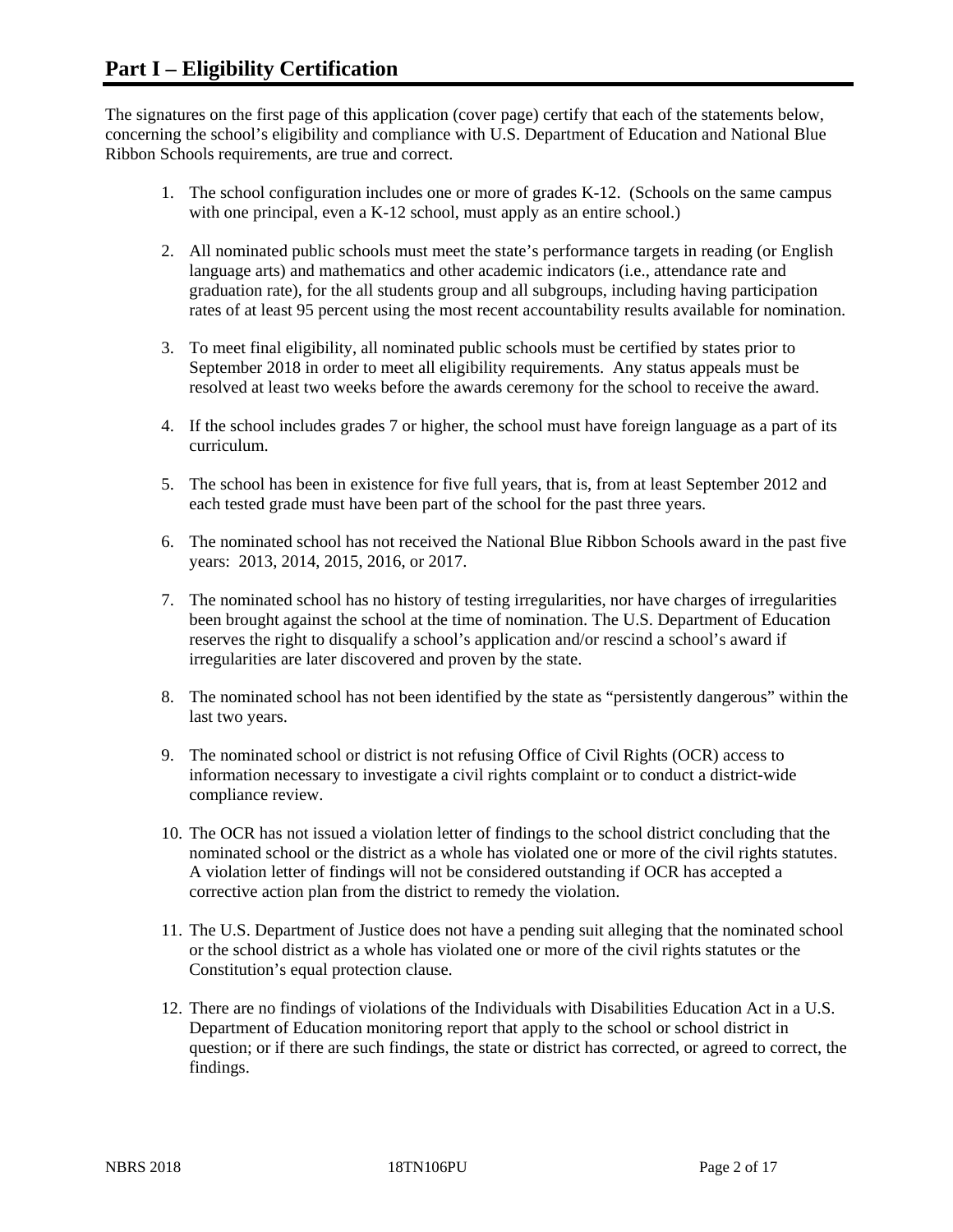# **PART II - DEMOGRAPHIC DATA**

#### **Data should be provided for the most recent school year (2017-2018) unless otherwise stated.**

#### **DISTRICT**

1. Number of schools in the district  $\frac{26}{2}$  Elementary schools (includes K-8) (per district designation): 11 Middle/Junior high schools 10 High schools 1 K-12 schools

48 TOTAL

**SCHOOL** (To be completed by all schools)

2. Category that best describes the area where the school is located:

[] Urban or large central city [X] Suburban [] Rural or small city/town

3. Number of students as of October 1, 2017 enrolled at each grade level or its equivalent in applying school:

| Grade                           | # of         | # of Females | <b>Grade Total</b> |
|---------------------------------|--------------|--------------|--------------------|
|                                 | <b>Males</b> |              |                    |
| <b>PreK</b>                     | 0            | $\theta$     | 0                  |
| K                               | 22           | 18           | 40                 |
| $\mathbf{1}$                    | 17           | 23           | 40                 |
| 2                               | 19           | 21           | 40                 |
| 3                               | 20           | 20           | 40                 |
| $\overline{\mathbf{4}}$         | 27           | 23           | 50                 |
| 5                               | 24           | 26           | 50                 |
| 6                               | 22           | 28           | 50                 |
| 7                               | 33           | 27           | 60                 |
| 8                               | 27           | 33           | 60                 |
| 9                               | 27           | 33           | 60                 |
| 10                              | 30           | 28           | 58                 |
| 11                              | 27           | 31           | 58                 |
| 12 or higher                    | 19           | 30           | 49                 |
| <b>Total</b><br><b>Students</b> | 314          | 341          | 655                |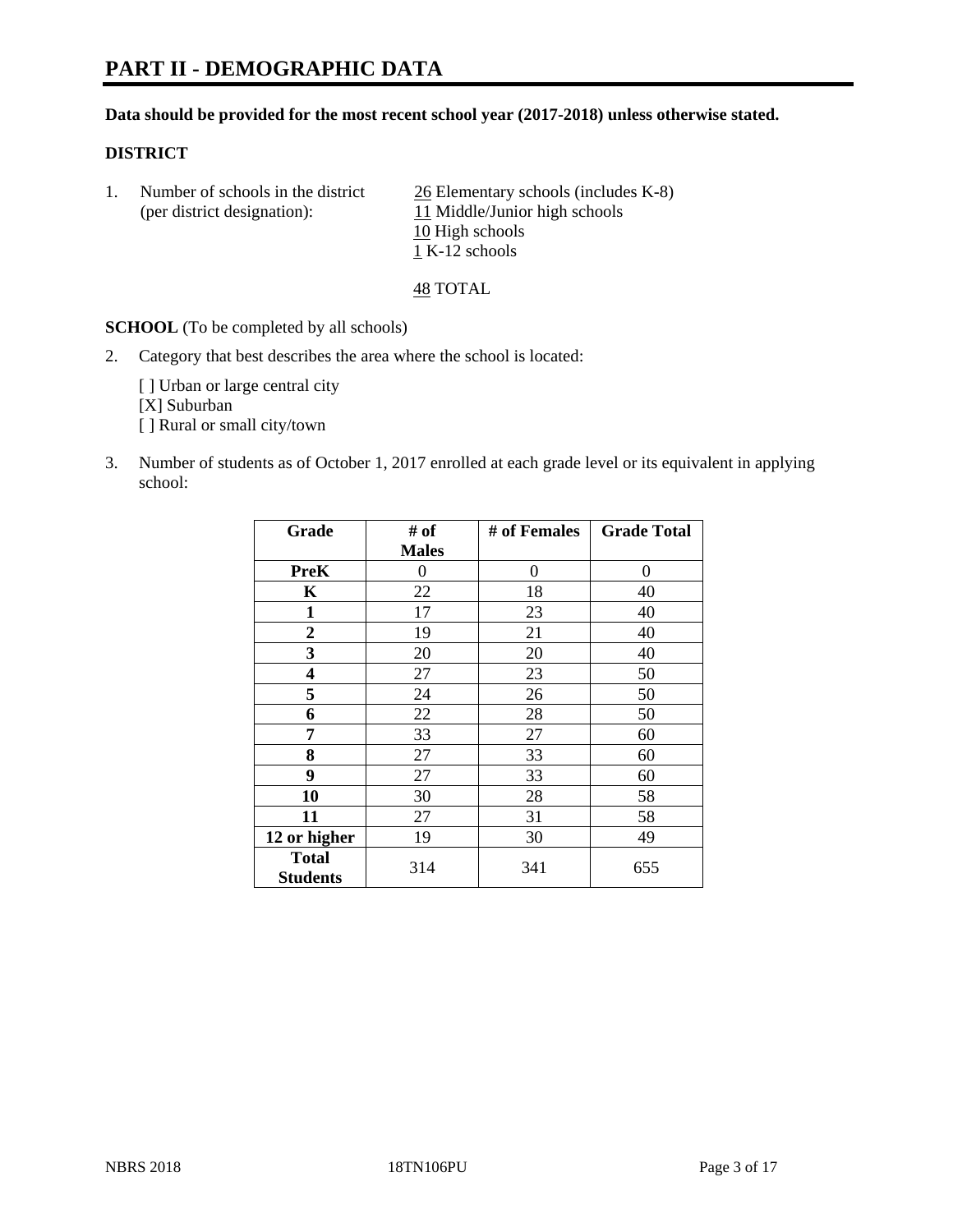4. Racial/ethnic composition of  $1\%$  American Indian or Alaska Native the school: 8 % Asian

 % Black or African American % Hispanic or Latino % Native Hawaiian or Other Pacific Islander 86 % White % Two or more races **100 % Total**

(Only these seven standard categories should be used to report the racial/ethnic composition of your school. The Final Guidance on Maintaining, Collecting, and Reporting Racial and Ethnic Data to the U.S. Department of Education published in the October 19, 2007 *Federal Register* provides definitions for each of the seven categories.)

5. Student turnover, or mobility rate, during the 2016 – 2017 school year: 2%

If the mobility rate is above 15%, please explain.

This rate should be calculated using the grid below. The answer to (6) is the mobility rate.

| <b>Steps For Determining Mobility Rate</b>         | Answer        |
|----------------------------------------------------|---------------|
| $(1)$ Number of students who transferred to        |               |
| the school after October 1, 2016 until the         | 5             |
| end of the 2016-2017 school year                   |               |
| (2) Number of students who transferred             |               |
| <i>from</i> the school after October 1, 2016 until | 8             |
| the end of the 2016-2017 school year               |               |
| (3) Total of all transferred students [sum of      | 13            |
| rows $(1)$ and $(2)$ ]                             |               |
| (4) Total number of students in the school as      | 654           |
| of October 1, 2016                                 |               |
| (5) Total transferred students in row (3)          | 0.02          |
| divided by total students in row (4)               |               |
| $(6)$ Amount in row $(5)$ multiplied by 100        | $\mathcal{D}$ |

6. English Language Learners (ELL) in the school:  $0\%$ 

0 Total number ELL

Specify each non-English language represented in the school (separate languages by commas):

7. Students eligible for free/reduced-priced meals: 2 % Total number students who qualify:  $12$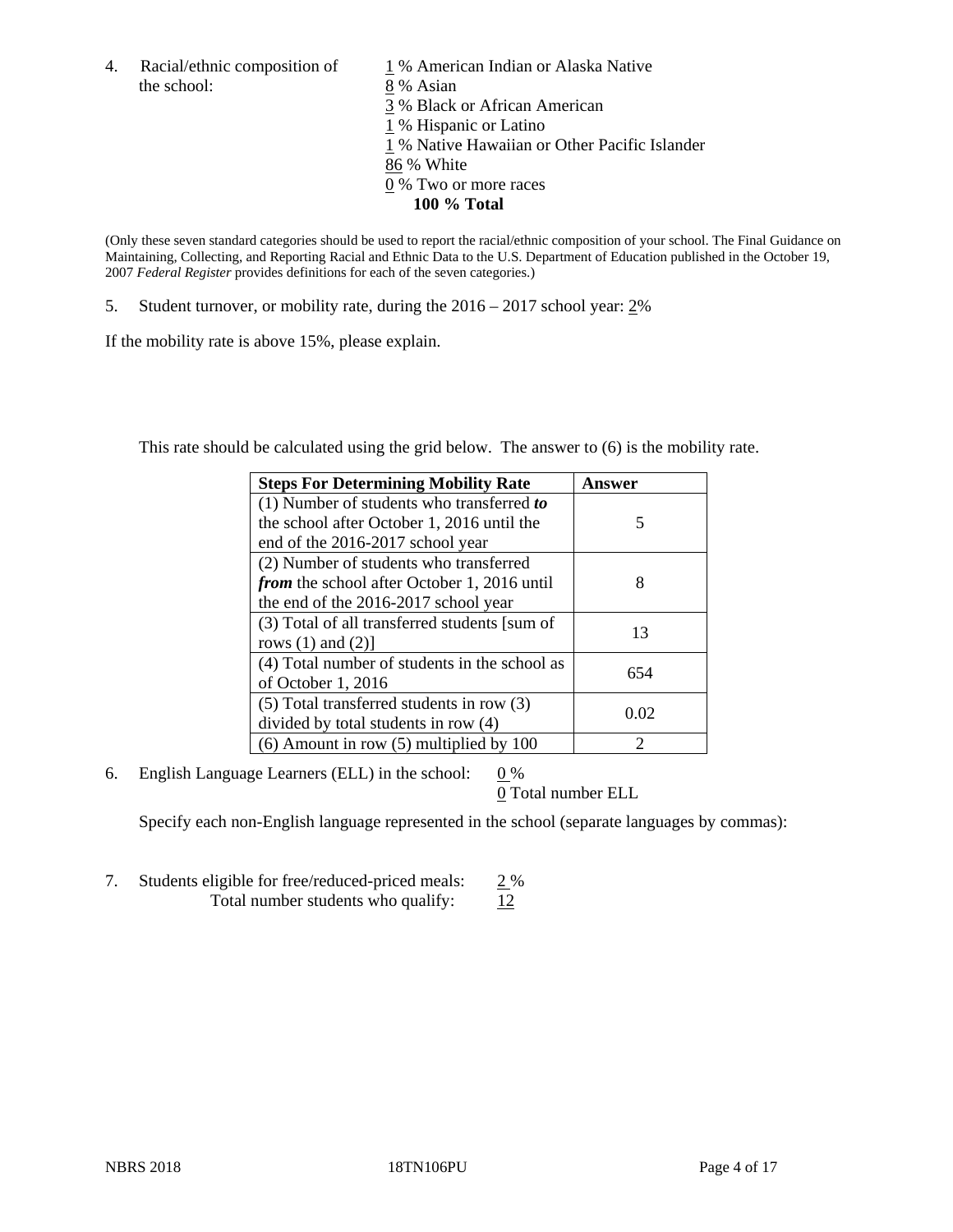24 Total number of students served

Indicate below the number of students with disabilities according to conditions designated in the Individuals with Disabilities Education Act. Do not add additional conditions. It is possible that students may be classified in more than one condition.

| 5 Autism                  | 0 Multiple Disabilities                 |
|---------------------------|-----------------------------------------|
| 0 Deafness                | 0 Orthopedic Impairment                 |
| 0 Deaf-Blindness          | 0 Other Health Impaired                 |
| 0 Developmentally Delayed | 0 Specific Learning Disability          |
| 0 Emotional Disturbance   | 22 Speech or Language Impairment        |
| 0 Hearing Impairment      | 0 Traumatic Brain Injury                |
| 0 Intellectual Disability | 1 Visual Impairment Including Blindness |

- 9. Number of years the principal has been in her/his position at this school:  $2$
- 10. Use Full-Time Equivalents (FTEs), rounded to nearest whole numeral, to indicate the number of school staff in each of the categories below:

|                                                                                                                                                                                                                                | <b>Number of Staff</b>      |
|--------------------------------------------------------------------------------------------------------------------------------------------------------------------------------------------------------------------------------|-----------------------------|
| Administrators                                                                                                                                                                                                                 | $\mathcal{D}_{\mathcal{L}}$ |
| Classroom teachers including those<br>teaching high school specialty<br>subjects, e.g., third grade teacher,                                                                                                                   | 34                          |
| history teacher, algebra teacher.                                                                                                                                                                                              |                             |
| Resource teachers/specialists/coaches<br>e.g., reading specialist, science coach,<br>special education teacher, technology<br>specialist, art teacher, etc.                                                                    | 11                          |
| Paraprofessionals under the<br>supervision of a professional<br>supporting single, group, or classroom<br>students.                                                                                                            | $\mathcal{D}_{\mathcal{A}}$ |
| Student support personnel<br>e.g., guidance counselors, behavior<br>interventionists, mental/physical<br>health service providers,<br>psychologists, family engagement<br>liaisons, career/college attainment<br>coaches, etc. | 3                           |

11. Average student-classroom teacher ratio, that is, the number of students in the school divided by the FTE of classroom teachers, e.g.,  $22:1$  19:1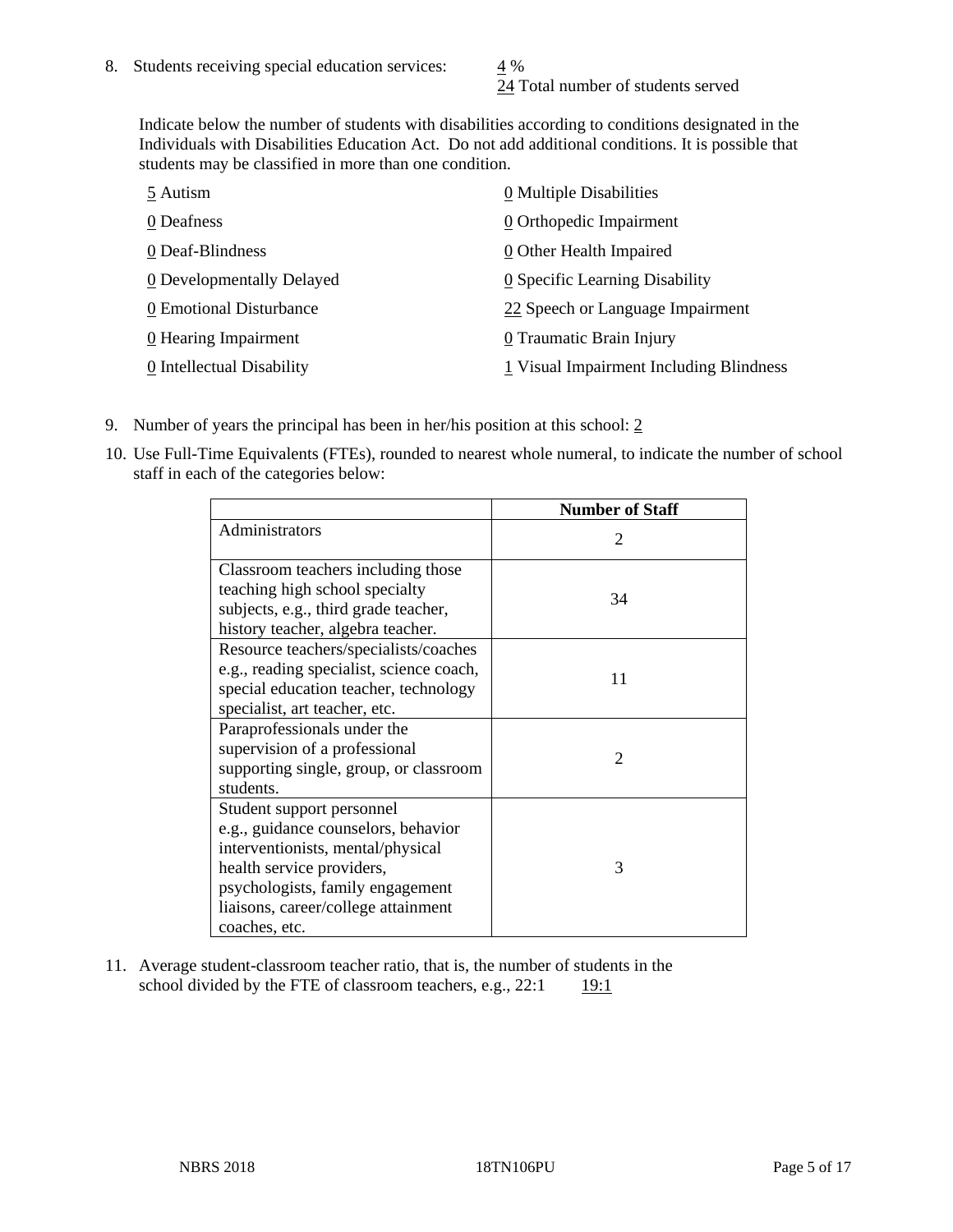12. Show daily student attendance rates. Only high schools need to supply yearly graduation rates.

| <b>Required Information</b> | 2016-2017 | 2015-2016 | 2014-2015 | 2013-2014 | 2012-2013 |
|-----------------------------|-----------|-----------|-----------|-----------|-----------|
| Daily student attendance    | 98%       | 98%       | 98%       | 99%       | 98%       |
| High school graduation rate | 100%      | 00%       | 00%       | 100%      | 00%       |

#### 13. **For high schools only, that is, schools ending in grade 12 or higher.**

Show percentages to indicate the post-secondary status of students who graduated in Spring 2017.

| <b>Post-Secondary Status</b>                  |     |
|-----------------------------------------------|-----|
| Graduating class size                         | 59  |
| Enrolled in a 4-year college or university    | 93% |
| Enrolled in a community college               | 7%  |
| Enrolled in career/technical training program | 0%  |
| Found employment                              | 0%  |
| Joined the military or other public service   | 0%  |
| $\Delta$ ther                                 | 0/  |

14. Indicate whether your school has previously received a National Blue Ribbon Schools award. Yes X No

If yes, select the year in which your school received the award. 2012

15. In a couple of sentences, provide the school's mission or vision statement.

Merrol Hyde Magnet School is committed to excellence using the Paideia educational philosophy to prepare students for college, their community, and their ultimate potential.

16. **For public schools only**, if the school is a magnet, charter, or choice school, explain how students are chosen to attend.

Any Sumner county student in grades K-12 may apply to Merrol Hyde Magnet School (MHMS). Admission is determined by an individual assessment on a nationally normed academic test. Prospective students must score at the 85th percentile or higher in reading, language, and math. Eligible students are then placed on a waiting list using a random lottery process as enrollment is controlled to meet state funding guideline using prescribed teacher-student ratios. MHMS also has a sibling consideration practice so that eligible siblings can attend.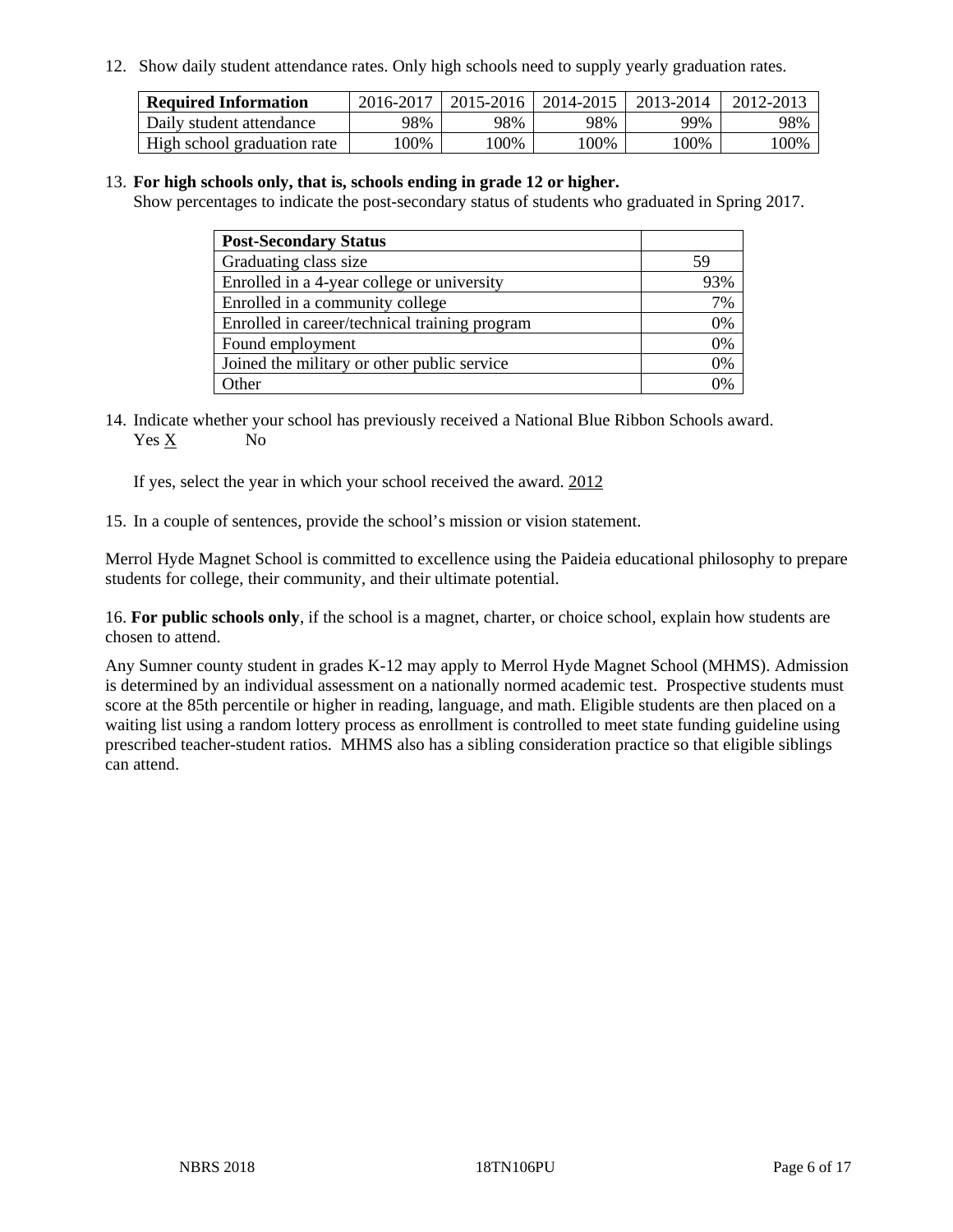# **PART III – SUMMARY**

Merrol Hyde Magnet School (MHMS), located in Hendersonville, Tennessee, is one of 48 public schools in Sumner County and is the district's only magnet school. MHMS opened in August 2003 and will celebrate its 16-year anniversary in the 2017-18 school year. Hendersonville is a fast-growing suburb of Nashville, which makes it a perfect community for families relocating to the middle Tennessee area. MHMS currently educates 665 students in grades kindergarten through twelve.

MHMS is a county-wide magnet school serving students and families from diverse communities. Sumner county is home to more than 175,000 residents ranging from rural communities to bustling larger cities. Due to its geographic proximity to Nashville, much of Sumner County is becoming increasingly metropolitan. This cultural diversity is one of the school's many strengths and attractions for interested families pursuing admission.

Any Sumner county student in grades K-12 may apply to MHMS. Admission is determined by an individual assessment on a nationally normed academic test. Because MHMS is a choice school that serves the entire county, bus service is not provided. Parents are responsible for their student's transportation. Since its inception, MHMS has implemented the district's first and only school uniform policy. MHMS students wear a strict uniform which is not intended to suppress students' right to self-expression; rather, students are able to focus on other skills and talents that make them unique.

Because Paideia focuses on educating the whole child, MHMS offers the following exceptional student experiences:

Academic Achievements. MHMS is a K-12 academic magnet school which embraces the Paideia philosophy. In 2017, U.S. News and World Report recognized MHMS with its rank of "Gold Distinction" and a national ranking of number 179 for all public high schools. Currently, MHMS has the highest composite ACT scores in Tennessee, with the graduating class of 2017 boasting an average ACT score of 30.1 and claiming more than \$3.4 million in awards and scholarships out of a total offering of \$8.7 million. Notably, MHMS seniors over the past 5 years have earned 8 perfect 36 scores on the ACT, with 57% of the class of 2017 achieving a composite ACT score of 30 or higher. Out of eleven graduating classes with an average class size of 54 students, MHMS has graduated 23 National Merit Finalists. Since inception, the school has maintained a 100% graduation rate and a 100% college acceptance rate. MHMS meets or exceeds all state graduation requirements mandated by the Tennessee Diploma Project.

K-12 Foreign Language. Exposure to multiple foreign languages is an integral part of MHMS and its mission to increase cultural awareness and prepare global students. Students take French and Spanish from kindergarten through 6th grade. In 7th grade, students add courses in Latin and Mandarin Chinese. All high school students are required to study foreign language for four years with the opportunity to study five years of Latin, Spanish, or Mandarin Chinese.

Award-winning Co-curricular Programs. MHMS places an emphasis on programs and opportunities to educate the whole child, one of the tenets of a Paideia school. Clubs, activities, and affiliations enrich and enhance the robust curricular options for all students. In addition to nationally recognized opportunities such as National Honor Society, National Junior Honor Society, DECA (Distributive Education Clubs of America) Marketing, and Youth in Government, MHMS offers students options such as Robotics, Model United Nations, Math Team, Geography Bee/Bowl, History Bee/Bowl, Forensics, and Quiz Bowl. The Robotics Team captured the southeastern championship at Auburn University in 2017, and MHMS places more than 20 students annually at the state DECA competition--an average of 50% of competitors--earning those students an invitation to the international competition.

Mandatory Athletics. Educating the whole child includes the physical component of the body. All students in grades 7-12 must compete in interscholastic athletics each year. MHMS believes in the importance of natural learning through commitment, training, discipline, and competition that sports offer developing students.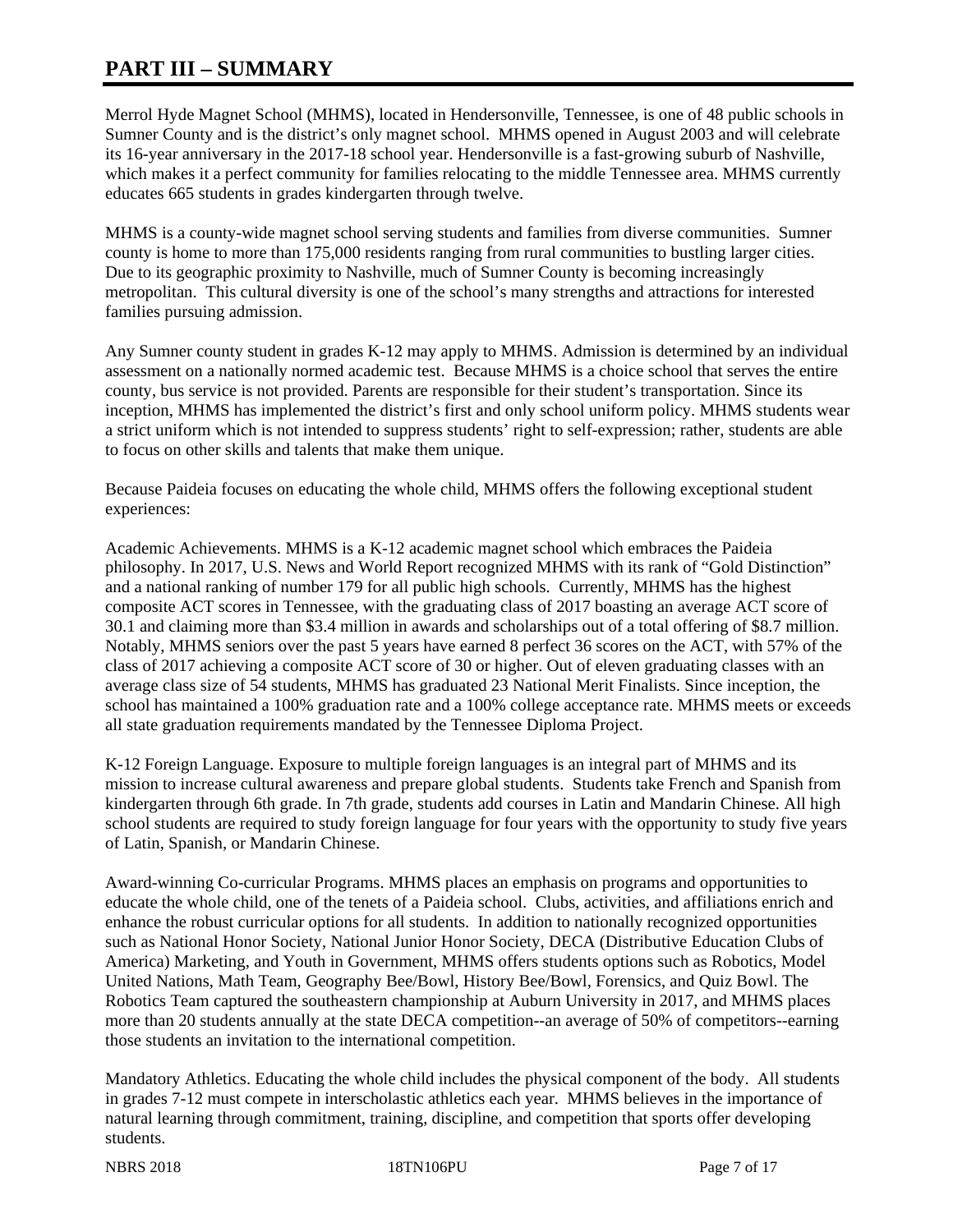Since 2012 and the designation as a National Blue Ribbon school, MHMS has continued to excel with student achievement, teacher efficacy, and community impact. The recognition has attracted more families than ever to apply for admission with noticeably more families relocating from outside of the state inquiring about admission criteria. Since more people are aware of the school and its niche within the community, there has been an increase in the number of teacher applicants for open teaching positions. The administration has been more intentional on providing professional learning to different groups of teachers which sustain and enhance the various traditions and curricular programs. Also, the school's teachers and administration have become more ambitious in seeking and attracting more community stakeholders to school events, namely the community seminars. Upholding the achievements and success of a Blue Ribbon school has moved the administration and teachers into a natural cycle of reflection and goal setting to support the school climate of rigorous college preparatory education. Specific goals at each level include elementary students entering middle school at least one full grade level ahead of their peers; middle school students earning two high school credits before their freshman year; and high school students earning a minimum of six college credit hours or equivalencies upon graduation.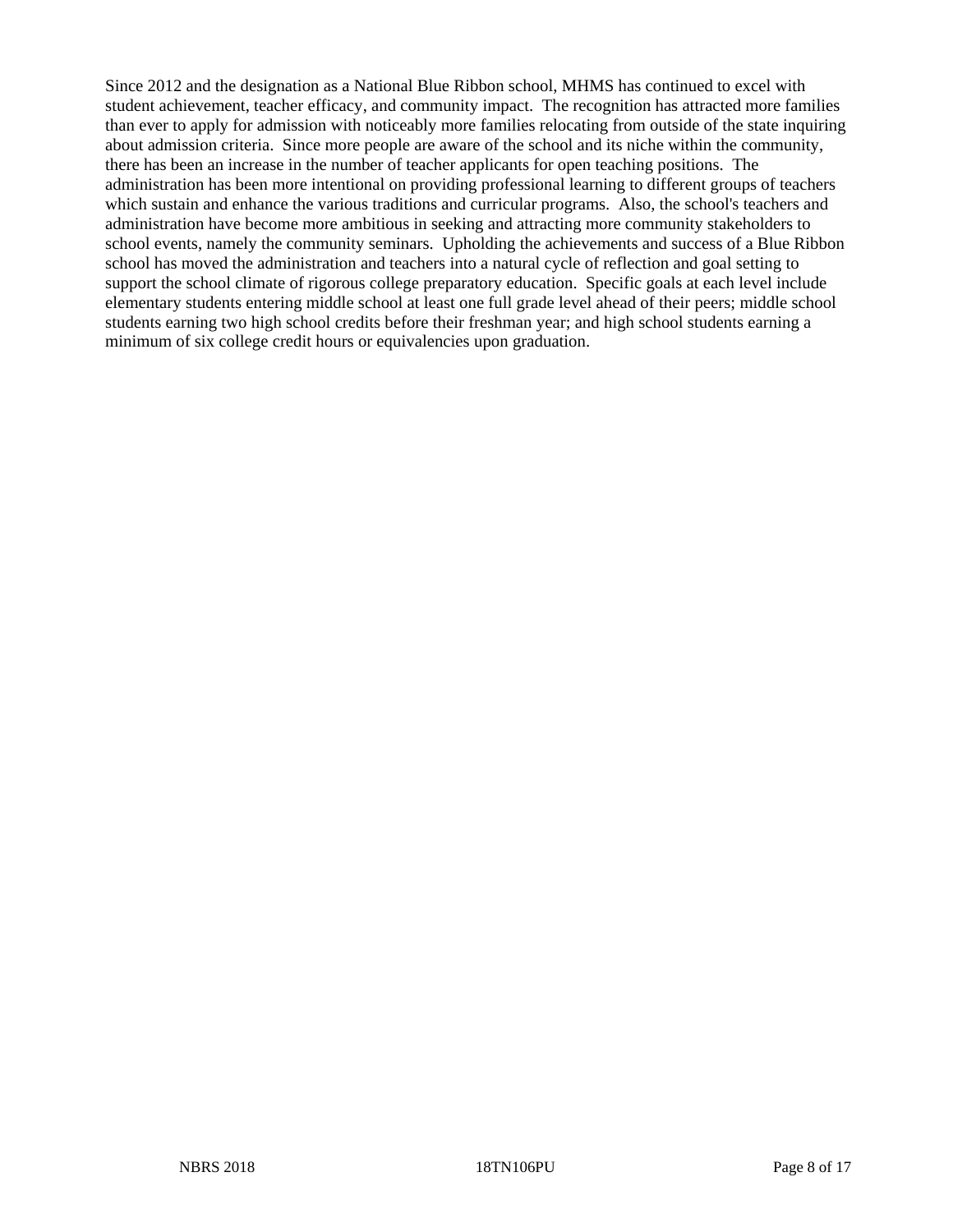# **1. Core Curriculum:**

MHMS is committed to excellence. As a Paideia academic magnet school, teachers encourage students to challenge themselves academically and set high character standards. Acquisition of knowledge, application of linguistic and mathematical reasoning, as well as growth of the understanding of ideas, molds instruction. A challenging curriculum gives students the tools to strive for excellence in core academics, the arts, and humanities such as foreign language. Paideia project-based learning allows students to develop intellectual skills through group and individual projects. All classes and courses align with the Tennessee state standards, and dual enrollment (DE) classes offer students opportunities to participate in college coursework for credit. MHMS's curriculum and instruction focuses on improving ACT scores to produce a 100% college-bound student body, while the school's philosophy maintains its focus on the whole child--mind, body, and spirit.

All language arts instruction follows the Tennessee state standards. Elementary language arts instruction focuses on phonics acquisition and application, reading across all genres, close reading strategies, and writing to specific texts using a rigorous writing workshop model. Reading and language instruction is delivered in holistic lessons often taught in a literacy block. Middle school language arts further develops all writing techniques as well as increases vocabulary application. High school English concentrates on American, British, and world literature through the following courses: English Honors I-IV, DE (Dual Enrollment) and AP English Language in 11th grade and AP Literature in 12th grade, Journalism, and Creative Writing. Teachers at every grade level use research based writing rubrics to critique written assignments and provide prompt feedback to students. Prior years' data, when writing was assessed and reported separately, reveals MHMS students outperformed students at the local and state levels. Informal data shared by MHMS alumni confirms that MHMS students outperform other freshmen in college in reading stamina, rigor, and the volume and quality of required writing.

All math instruction aligns with Tennessee state standards using the district adopted math textbooks and curricula. Elementary students are engaged in instruction, practice, and application using an instructional math block. This daily scheduling model has proven to accelerate student achievement and understanding as students progress to higher grade levels. Students in middle school follow a rigorous state curriculum which focuses on standard algorithms, mathematical practices, algebraic reasoning, and geometry concepts. All high school students must take at least one math course each year from the following list of courses: Honors Algebra I, Honors Geometry, Honors Algebra II, Honors Pre-Calculus, DE Statistics, AP Statistics, and AP Calculus AB. The high school math track is designed for student success in college by offering courses that closely parallel introductory or pre-requisite level math courses within most college majors.

All science courses align with current Tennessee state standards. Migration towards the Next Generation Science Standards has already begun with full implementation in the fall of 2018. Grade-specific content standards include earth science, life science, physical science, and the engineering design process. These standards spiral and loop as students progress from 2nd through 8th grades. Beginning in 2016, science standards were aligned with literacy expectations, embedding science instruction into elementary reading through more informational texts, interpretation of data through extended writing, and primary source documents. Science is taught in each middle grade as a core content subject with in-depth focus on specific content strands. High school students at MHMS are required to complete four years of science, which exceed the state graduation requirement. Courses offered at the high school level include: Honors Physical Science, Honors Biology I & II, Honors Chemistry I & II, Honors Anatomy & Physiology, Honors Physics I, Honors Ecology, AP Chemistry, and AP Biology. In 2017, 67% of students earned a 4 or 5 on the AP Chemistry exam, and 100% passed the AP Biology exam with a 3, 4, or 5 earning students college level equivalencies. Beginning in the fall of 2018, MHMS will offer AP Environmental Science to juniors and seniors seeking a science focus.

The K-12 social studies program teaches students to appreciate the diversity of community and cultures, and guides them to manage a complex understanding of the human experience. Elementary instruction begins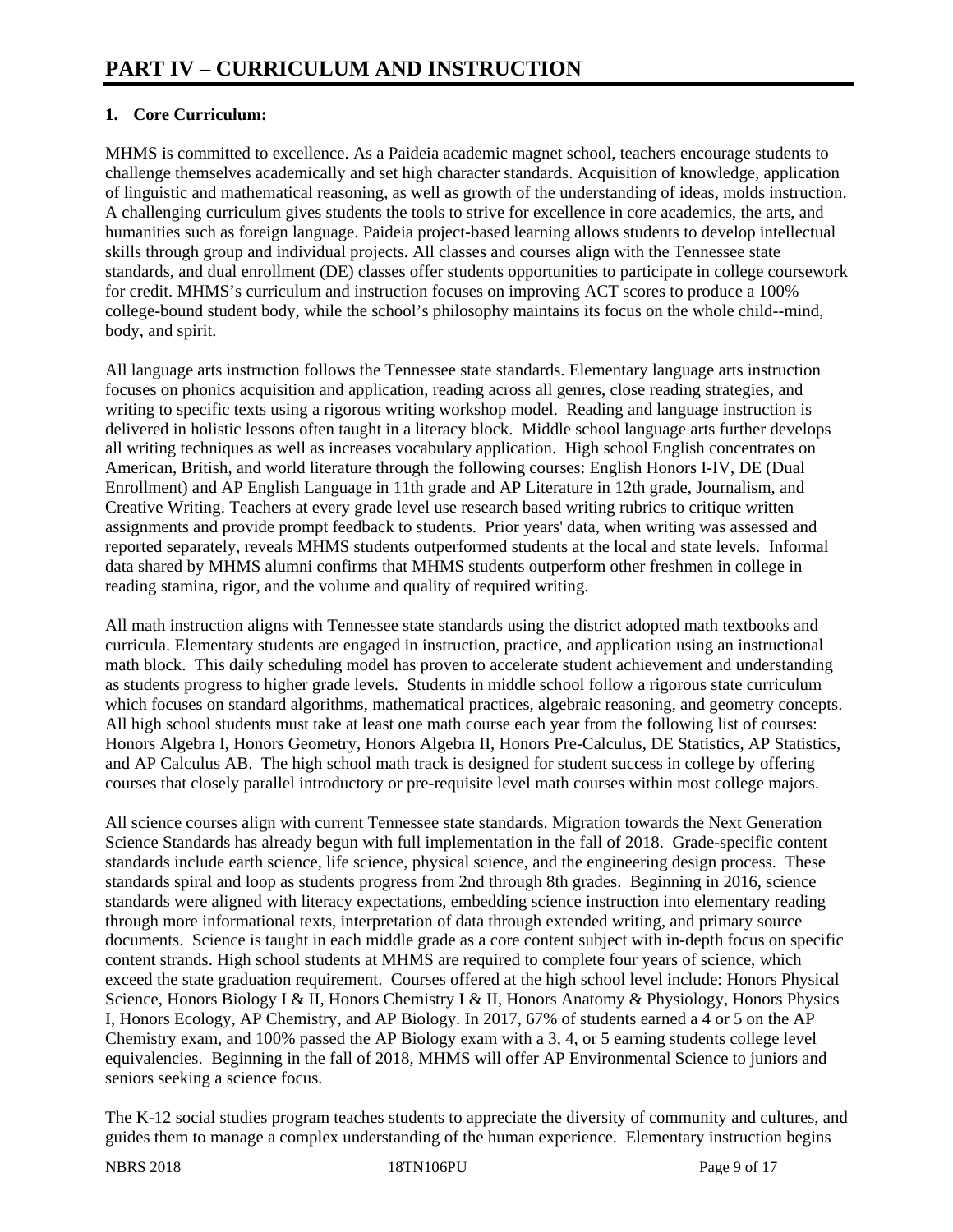with a primary (grades K-1) focus on civic knowledge and the local community. Grades 3-5 introduce geology, geography, concentrated focus on state (TN) history, and U.S. History up to 1900. Sixth and 7th grade social studies is a two-year journey of both history and geography of world civilizations from approximately 5000 B.C. to 1600 A.D. American History from discovery through Reconstruction is the focus of 8th grade instruction. The social studies courses offered in high school include: Honors World History, Honors U.S. History, Honors Economics, Honors Government, AP European History, AP U.S. History, AP Human Geography, and DE Psychology. To meet the changing needs of students, MHMS began implementing the Document-Based Questions (DBQ) Project within the social studies courses for students in 8th-12th grades. Students frequently write essays in all social studies classes. They develop skills such as formulating a comprehensive tripartite thesis statement, analyzing primary source documents, identifying bias or point-of-view, and grouping ideas into distinct, thematic sub-topics. Students experience diverse viewpoints and develop academic vocabulary through extensive readings outside of the assigned textbook. Students collaborate with peers through creative projects based on the analysis of primary documents. Such projects include historically accurate skits, newspaper-style "front page" posters, PowerPoint presentations, and extensive analyses of past Supreme Court decisions.

MHMS has always required more rigor from all students in order to graduate. These additional requirements exceed the state requirements for graduation, and are closely aligned with college expectations for entering freshmen. Two such requirements include all students taking foreign language instruction every year, with the senior year being optional, and all students taking at least one AP course. These requirements are considered part of the core curriculum at MHMS.

## **2. Other Curriculum Areas:**

As a K-12 school, MHMS is intentional about providing educational experiences to all students at their developmental age as well as their academic readiness level. The school has developed a comprehensive, research based curriculum to blend experiential learning with foundational elements of a well-rounded, humanities based education for the whole child.

Foreign Language. Exposure to multiple foreign languages is an integral part of MHMS and its mission to increase cultural awareness and prepare global students. Students in grades K-6 take both French and Spanish, focusing on basic vocabulary, conversation, culture, and literature. In 7th grade, students begin introductory courses in classical Latin and Mandarin Chinese. Beginning in 8th grade, students choose one of the languages to pursue for high school credit with the goal of at least four consecutive years in the same language. With this humanities focus, MHMS is able to offer Spanish, Latin, and Chinese up to level IV and Advanced Placement (AP) Spanish.

Fine Arts. In spite of its small size, MHMS boasts a full fine arts program including band, orchestra, theatre arts, and visual arts for middle and high school students. Elementary students receive weekly music and art instruction through their related arts rotations. Their creations are displayed throughout the school, and students regularly perform cultural music selections throughout the year that complement their academic studies. Middle and high school visual art students regularly have their work displayed at local shows and installations throughout the community and greater Nashville area, including the Sumner County art exhibition where students have received numerous awards. MHMS students annually audition and are selected for county and state honor bands and orchestras at a rate higher than most other traditional schools in the county. MHMS theatre students are exposed to various types of performances as well as writing their own scripts. MHMS is fortunate to be able to capitalize on the K-12 structure by having school day performances as well as evening shows for the community. All MHMS graduates earn at least one fine arts credit.

Physical Education. Also integral to the Paideia whole child philosophy are physical education and health and wellness classes. Elementary students engage in physical education classes twice a week for 35 minutes, and they enjoy recess each day. Most middle school students have nine weeks of physical education each year. High school students earn 1.5 credits in wellness and physical education during their high school career. Beginning in 7th grade, all students are required to participate in at least one sport yearly.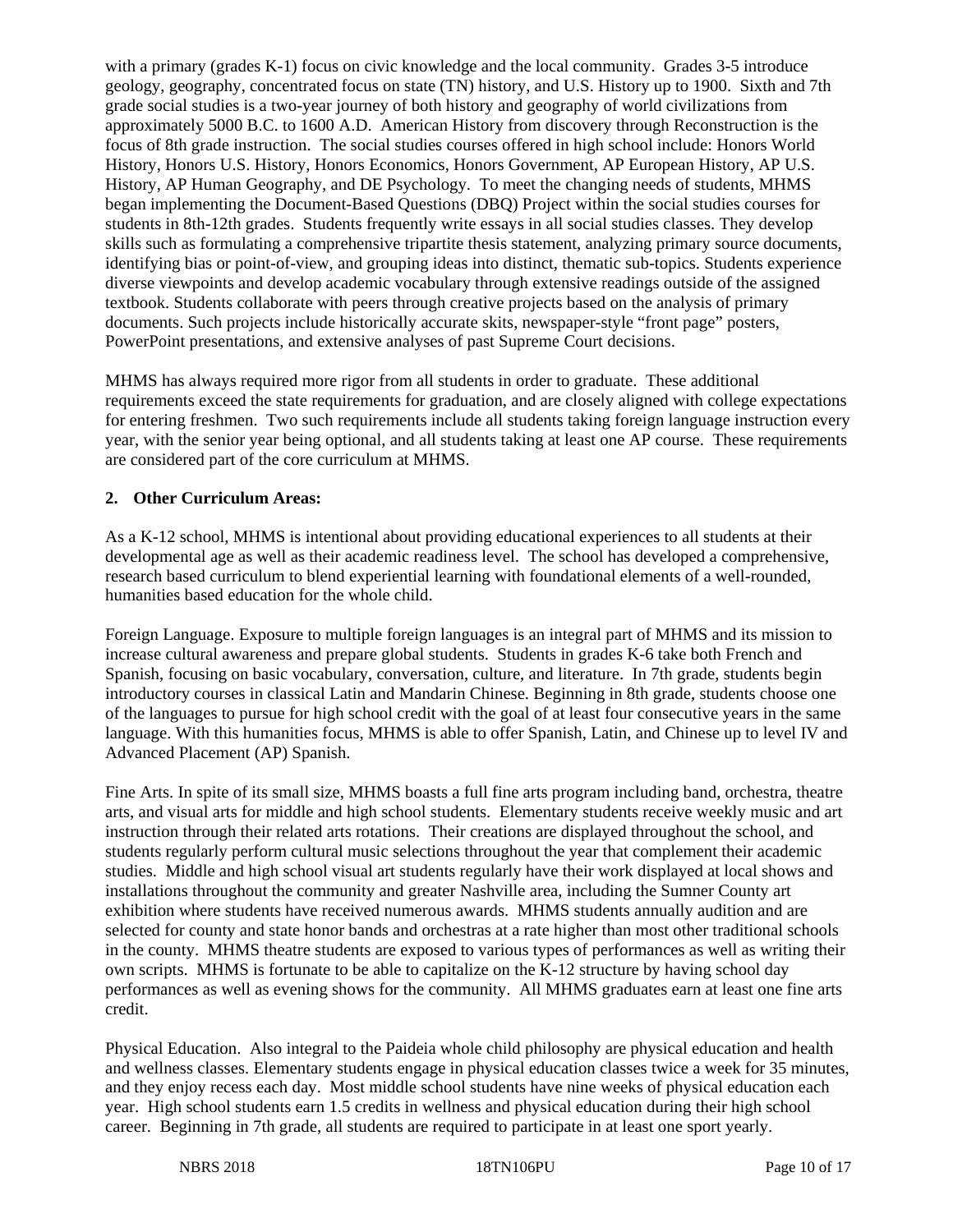Technology. Elementary students take technology classes once a week to learn keyboarding and internet literacy skills. Fourth and fifth grade students access the computer lab to complete classroom projects using Excel and PowerPoint. Middle school students have nine weeks of computer class each year, with the 8th grade course emphasizing keyboard skills and digital citizenship. High school students are able to bring their own device according to local school policy. Four computer labs are open daily for student research and document creation.

Library. MHMS has 2 distinct libraries and 2 full time library media specialists (LMS). Elementary students receive 70 minutes of library instruction every week, focusing on library etiquette, circulation, and the ever-changing resources available through the library. The LMS regularly collaborates with classroom teachers to design instructional reading lessons, provide materials and resources to supplement classroom instruction, and to assist in the maintenance of classroom libraries. The elementary LMS co-leads the reading initiative in the elementary grades with the administration by providing structure and access to a rigorous canon of texts and titles for all students. The middle and high school LMS maintains a separate facility which is organized for maximizing student use and access. Most titles reflect student interest, award winning authors, and popular novels for student check out, with the remaining holdings comprised of nonfiction and reference materials for both academic and personal experiences. Middle school students receive monthly library instruction. High school students receive direct instruction through their English classes at the beginning of each term.

Career and Technical Education. MHMS continues to build its aspiring business and marketing education programs for high school students. Within a 2 year cycle, students can take as many as 9 career and technical education (CTE) courses, with 7 of these courses approved to be taught at the honors level. Students in this elective program learn advanced concepts in the business cycle, promotional advertising, current marketing trends, and factors that influence the economy. In 2017, the marketing education students built a partnership with a local Bojangle's franchise to promote business strategies, conduct research, and collaborate in real time with the local business sector.

CTE students have the option to participate in work-based learning alongside classroom studies. These students are placed in companies within the community to gain valuable experience and learning from experts in their fields.

Students are also encouraged to compete locally through the DECA organization where they prepare for role play, written events, promotional campaigns, and service learning. MHMS is currently looking for ways to expand this avenue for more students due to the academic and social success of the program.

## **3. Instructional Methods, Interventions, and Assessments:**

MHMS teachers teach according to Paideia Philosophy: "All children can learn; All children deserve the same quality of schooling, not just the same quantity; and Each student's achievement during the year should be evaluated in terms of that student's competencies and not solely related to the achievements of other students." (ref. Paideia Principles, National Paideia Center)

MHMS is committed to helping all students reach excellence in and out of the classroom. Most classroom instruction is delivered using the Paideia methodology where traditional teacher-centered lecture is replaced with intellectual coaching and facilitating, and student learning is a shared endeavor through dialogue, exploration, learning from initial failures, and collaborative group work. MHMS works in concert with the district using the RTI2 framework, and all instruction is delivered at Tier 1 with explicit and systematic enrichment provided at all grade levels. The success of MHMS at all three grade bands is directly attributed to intentional differentiation not only within each content area or classroom, but also vertically as students move from grade to grade.

NBRS 2018 18TN106PU Page 11 of 17 MHMS's goal has always been for 100% of its students to master or exceed each of the curricular standards and content areas. As a K-12 school, MHMS incorporates a wide variety of assessments that drive curriculum and instruction. Brigance K and 1 screening, EasyCBM benchmarking and baseline testing, Reading A to Z, and classroom based testing protocols are administered in the primary grades (K-2).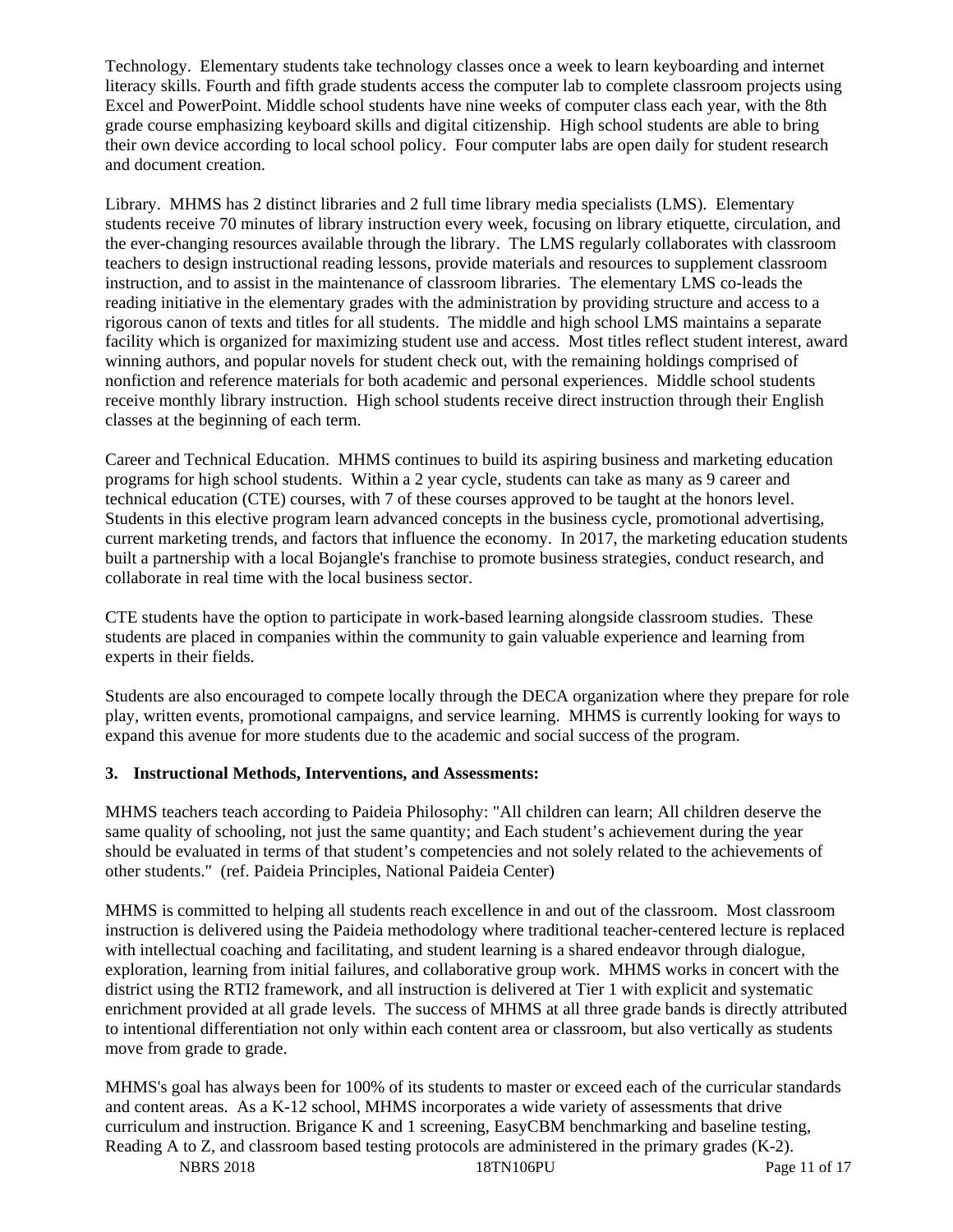Intermediate students in grades 3-5 continue with local benchmark testing via Study Island and begin Tennessee state achievement testing (TNReady/TCAP). Students in middle school undergo annual TCAP testing, intermediate benchmark testing, and career assessment testing in seventh and eighth grades. Eighth grade students will take the Algebra I End of Course (EOC) exam beginning in the fall of 2018 for high school credit. All high school students take part in EOC, PSAT, and ACT testing. At the conclusion of Advanced Placement courses, high school students take the College Board AP exams. Students may also choose to take the HSK National Chinese Exams after completing level 3 and 4 courses. Teachers reference TCAP and EOC data from previous years to plan instruction, support student growth, identify areas of strength and opportunity, and partner with parents to plan post-secondary opportunities. In addition, teachers use data to identify areas where interventions and remediation are needed. Teachers have access to TCAP and EOC data from the previous year to better understand their current students and to identify trends in student learning. With this previous and current data, teachers form instructional groups, remediation or intervention groups, and identify areas where instruction can be accelerated and compacted.

Recent data points reveal that the methods and assessments are meeting the needs of students. MHMS's ACT composite score for 2017 was 30.1--the highest in the state of Tennessee. At MHMS, all students who take an AP class are required to take the AP exam. Over the past 5 years, the number of students taking AP coursework and the exams has increased 15.6% from 83 students to 96 students in 2017. In the spring of 2017, 94 out of 96 (97.9%) high school students taking AP exams received a score of 3, 4, or 5. MHMS continues to have the highest percentage of students meet or exceed the state expectation in elementary, middle, and high school state testing. Additionally, students routinely perform in top two quintiles according to the state value-added assessment system.

MHMS attributes student achievement gains to having a clear vision, an excellent staff, implementing an accessible, rigorous curriculum, excellent student attendance rates, and the consistent use of data to plan and drive meaningful instruction. To that end, all teachers are required to analyze current available data concerning the trends, needs, and successes they find from the test results, and develop an action plan which is shared with the administration. Faculty members also identify individual students who need special attention. Each year, the administration meets individually with teachers to discuss plans of action to meet student needs and ensure success for every MHMS student.

As a high performing school, MHMS must continue to seek out ways to not only meet the needs of its students, but also be innovative in addressing challenges that may not yet be identified. To maintain the high levels of achievement at each grade band, the administrators, teachers, and parents regularly collaborate to pursue enrichment and alternative learning experiences.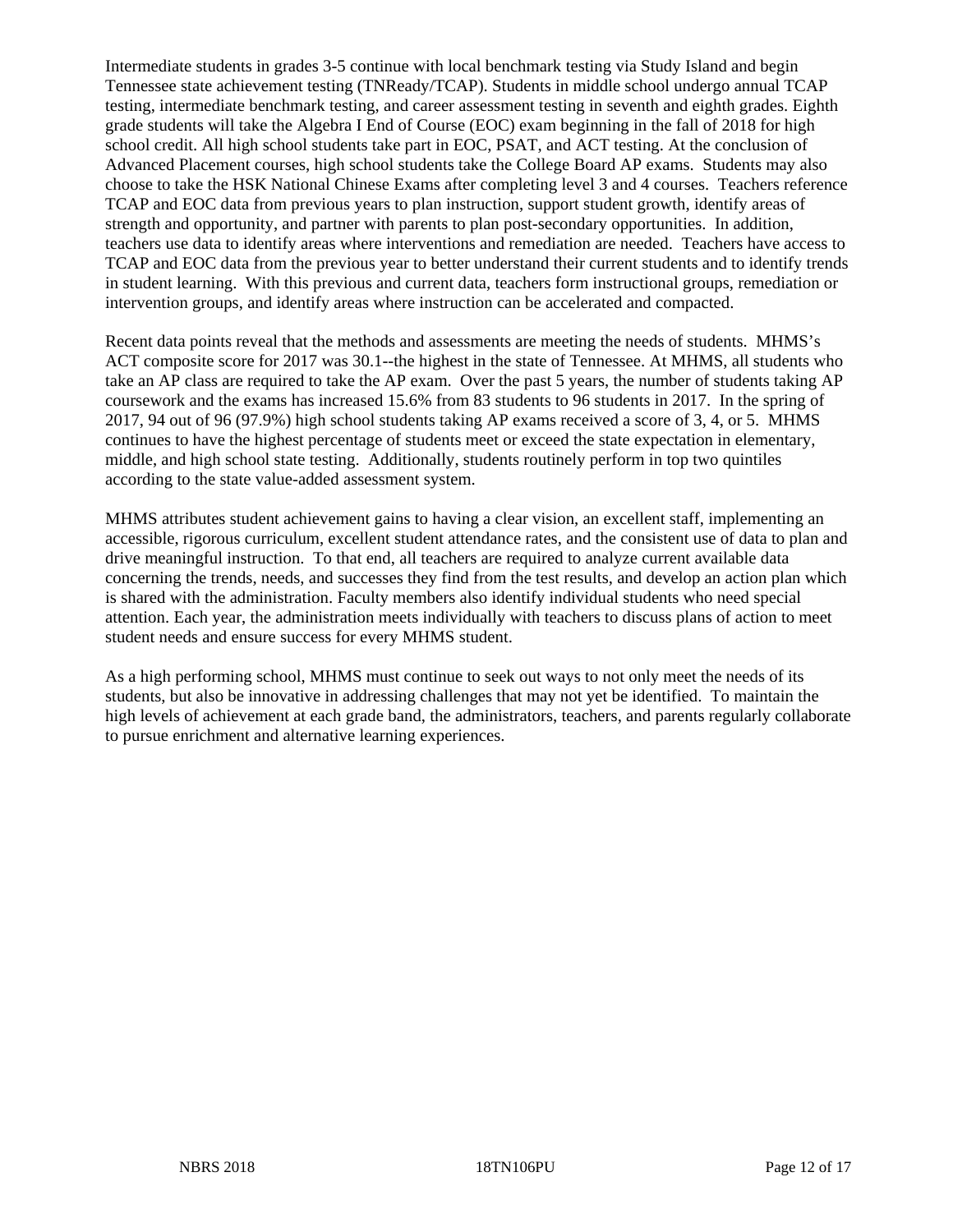## **1. School Climate/Culture:**

The school's mission statement reflects the Paideia educational philosophy: "Merrol Hyde Magnet School is committed to working in partnership with the students, parents, and the community to provide broad, comprehensive opportunities with a challenging, quality academic curriculum while further individualizing to allow students and teachers to realize their highest potential and to nurture a lifelong love for learning. We are committed to excellence."

MHMS offers students a different kind of school culture and climate to thrive, where academics are celebrated, and civil discourse is a priority. The Paideia philosophy drives everything that makes MHMS uniquely successful within the community and attracts students and families from across the district.

MHMS places great emphasis on practices and opportunities where students in grades kindergarten through twelve can interact authentically. This complements the Paideia philosophy in which there is a priority placed on social consciousness and service learning. One example is when high school chemistry students design and facilitate lab activities for fourth grade students studying the same standards. In addition, school spirit competitions are not organized by grade; instead, teachers and students are organized into Pillars which encourages the family atmosphere that permeates the school culture. Further, each high school student is involved in multi-grade monthly Connect Groups where they enjoy lunch off campus with a faculty member, allowing students and teachers to strengthen the relationships necessary for learning and sustaining school culture.

Educating the whole child includes the physical component of the body. All students in grades 7-12 must compete in interscholastic athletics each year. To meet the unique needs and interests of our diverse student body, MHMS has created non-traditional sports and clubs, and administration can approve a sports substitution for a student who competes off campus. This required element of a student's education reinforces the school's climate and belief that all students can learn and grow, and that many times this occurs in areas that would not otherwise be an academic priority.

The administration uses a rigorous selection process for all staff. Potential teachers and paraprofessionals must demonstrate their belief in the Paideia principles as well as have a highly refined skill set for teaching and mentoring high achieving students. Teachers are continually mentored by more experienced teachers. The administration protects classroom instructional time and makes it a priority to visit each teacher's classroom regularly and provide positive feedback. Monthly faculty meetings begin with staff celebrations, news, and acknowledgements. The administration created a public relations committee which regularly seeks out community media outlets to highlight the achievements of students, teachers, and the school.

#### **2. Engaging Families and Community:**

Family and community engagement is a fundamental part of MHMS. Parents are welcome partners in their child's education; volunteering in the school is highly encouraged. Families provide financial and professional support for many school undertakings. Doughnuts with Dad, Muffins with Mom, community seminars, book-fair nights, character education programs, Middle School Transition Night, FAFSA/College Night, graduation planning, sports recognition, senior picnic, Jr/Sr Prom, the Snowball Dance, and the annual Fall Festival are some of the ways MHMS seeks to engage parents.

MHMS is intentional about serving the community through on campus events. A prime opportunity is through community Paideia seminars where local businesses, families, and community leaders are formally invited to experience a Paideia seminar led by students. Families and community members become authentic audiences when presenting Paideia coached projects which are the culmination of intensive study, research, and problem-solving that spans multiple disciplines. The public is also invited to view the middle school STEM fair, and MHMS periodically hosts academic tournaments. Each spring, MHMS hosts a 5K Hawk Walk and Run for families, local athletes and distance runners. Businesses and community partners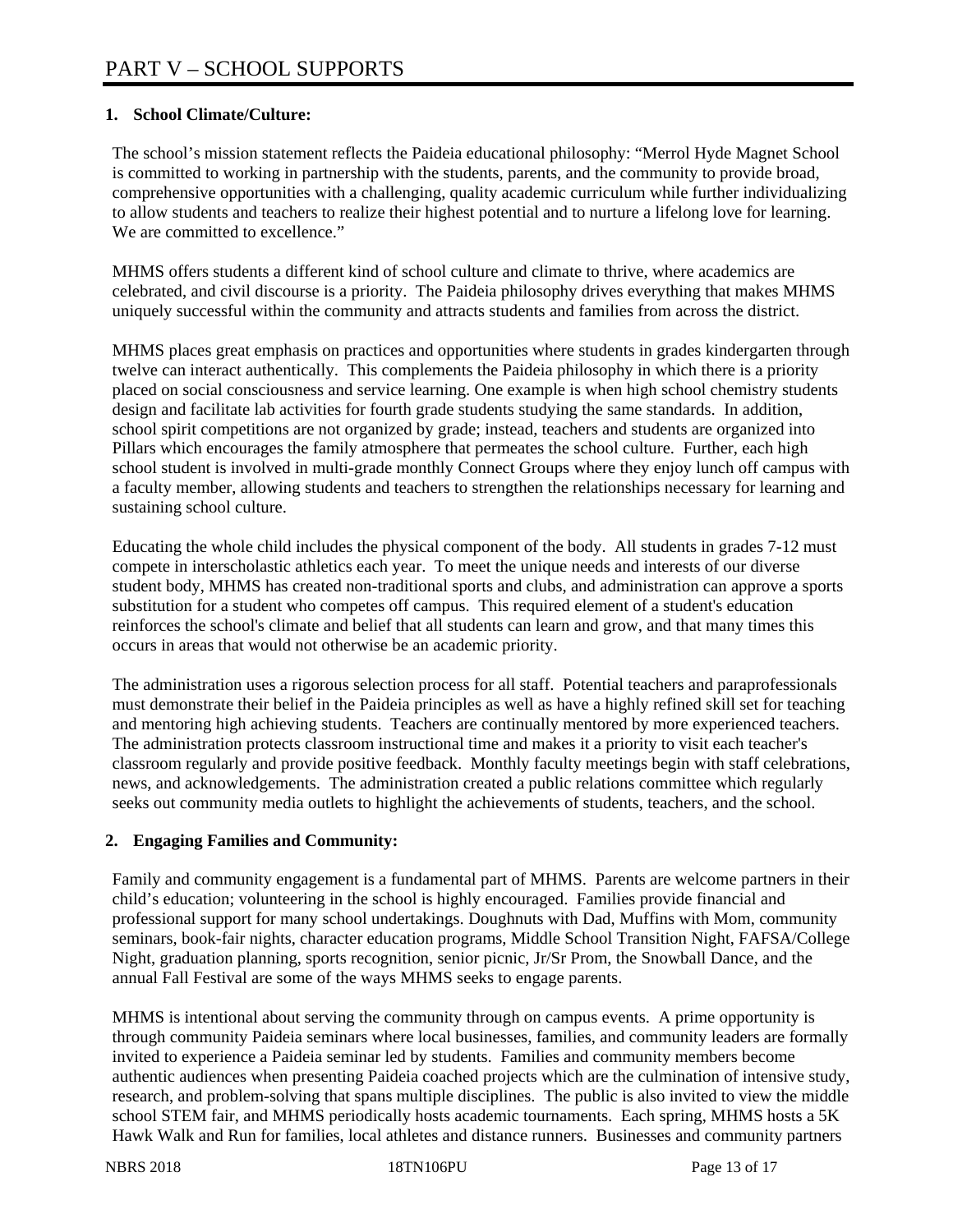sponsor this event. MHMS administration welcomes interested families for monthly tours.

With the generous support of the PTO, open communication with stakeholders, and outside partnerships, MHMS continues to thrive both academically and within the growing community. Over the past five years, voluntary membership in the PTO has increased to an average parent participation rate of over 82%. The PTO sponsors the Fall Fest, and a biennial music festival. Funds raised provide teachers and students with needed technology. PTO funding also provides online services and software, as well as much needed professional development for individual teachers, including annual allocations for Paideia training and AP institutes. The PTO and ABC have partnered to embark on a capital campaign to improve campus facilities.

MHMS continues to seek ways to involve families at all grade bands, and the faculty communicates with parents through multiple channels. Traditional methods such as student folders and agendas complement newer technology such as Parent Portal and a school website. In 2015, MHMS launched several official social media accounts for both parents and community stakeholders. In 2017, the administration began using the social media platform "Remind" to send periodic text messages to parents, and a "Monday Messenger" email highlighting academic, athletic, and fine arts happenings in each grade band.

Student involvement within the community is a fundamental part of the MHMS culture. Outside agencies provide high school students with opportunities to complete their mandatory hours of community service. Students work with the YMCA, the Sumner County Humane Society, various church organizations, and the Jason Foundation (a youth suicide prevention program) among others. Many high school students choose to tutor younger students in after-school programs. In the fall of 2017, the high school counselor organized MHMS's 1st annual community service fair where twenty organizations invited middle and high school students to participate throughout the school year. MHMS set an ambitious goal for students to accrue 10,000 hours of service by the end of the 2017-18 school year, further expanding the school's footprint within the growing community.

#### **3. Professional Development:**

Professional learning is a job-embedded expectation for all faculty and staff at MHMS. One of the main Paideia principles states "the desire to continue their own learning should be the prime motivation of those who dedicate their lives to the profession of teaching." In addition to the district requirements of professional learning, MHMS teachers regularly exceed the required hours because of their desire to learn and improve for their students. More than 50% of teachers have served as leaders of PLCs, local or district professional learning sessions, or presenters for state conferences. Each year, MHMS teachers are asked by colleagues around the district to present Paideia, seminar, or content lesson strategies. Within MHMS, teachers collaborate daily about student learning, social-emotional needs, and planning instruction.

The administration has created a quality committee of teachers representative of all grade levels to seek feedback and design professional learning for the staff to include academic, cultural, and systemic needs. The Paideia facilitator helps the administration plan and implement professional learning for new teachers to learn the Paideia philosophy for their classrooms. New teachers to MHMS are inducted and mentored closely by the Paideia facilitator and veteran teachers the entire first year. New teachers receive coaching, practice, and regular feedback on conducting seminars in addition to curricular classroom support. Mentoring spans the entire first year for each new teacher until he or she becomes independent in selecting texts, writing seminar questions, designing post-seminar activities and projects, and sharing results with authentic audiences. This professional learning has shown that MHMS teachers adapt more quickly to a new school and new expectations than new teachers in other schools, which can be quantified in higher teacher retention rates. The administration regularly offers teachers time for professional learning and collaboration during the school day. MHMS frequently offers district-wide professional learning for teachers wanting to implement Paideia seminar instruction in their classrooms.

NBRS 2018 18TN106PU Page 14 of 17 The administration creates surveys for teacher interest and need when planning professional learning, including specific opportunities for teachers to facilitate directly to their colleagues. Professional learning activities over the past five years have been responsive and proactive to local and state mandates and shifts.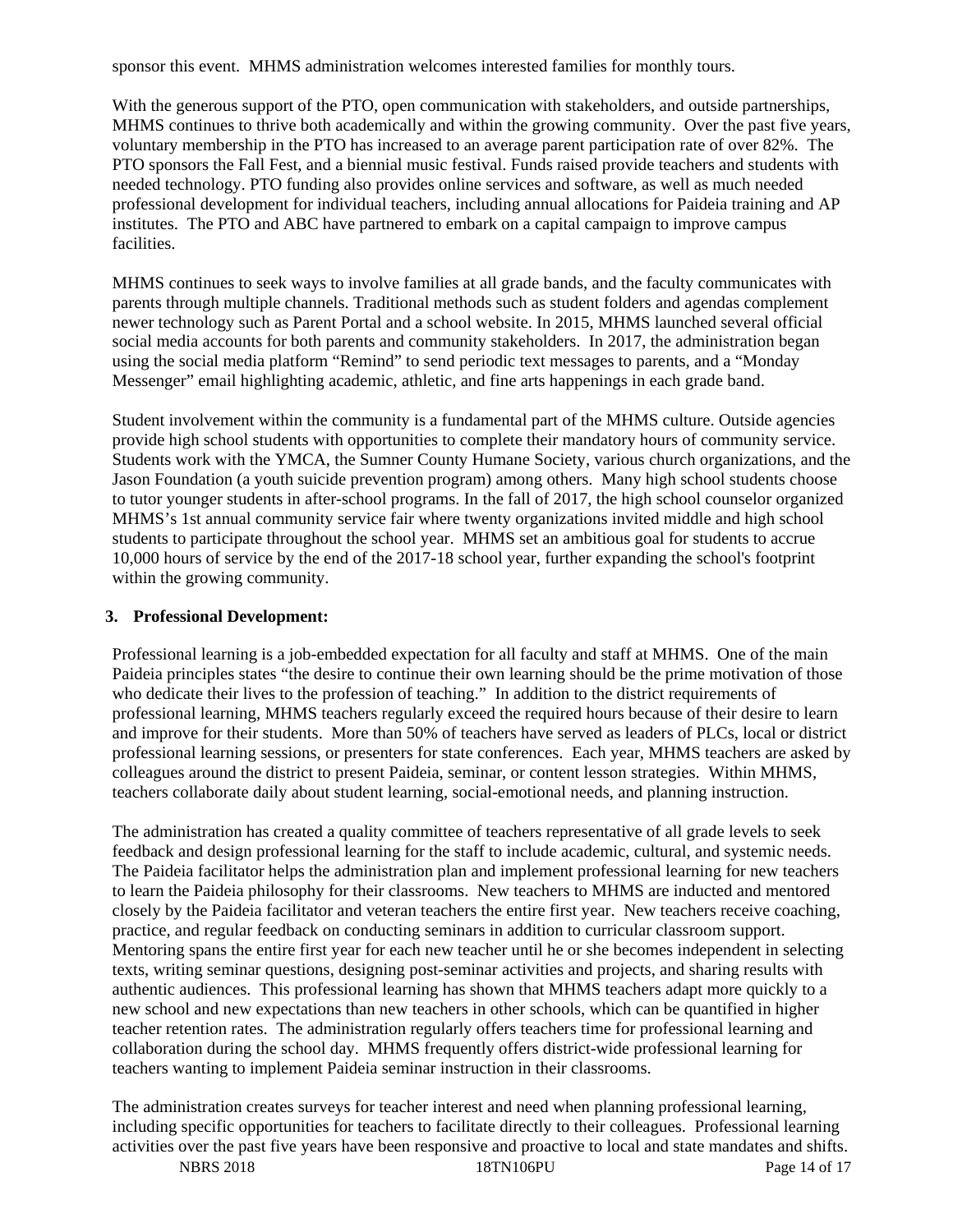Recent analysis of prior professional learning activities on the teacher observation model yields data that shows MHMS teachers have a deep understanding of the correlation between best practices by which they are evaluated and student achievement. Ultimately, MHMS teachers have higher effectiveness scores compared to local and state percentile expectations.

MHMS teachers intentionally engage in professional learning which revisits the school's mission, vision, and goals. This focus has shown to directly and positively impact student achievement by aligning teacher practices to student outcomes which far exceed local and state averages. In 2017, based on responses to teacher concerns, MHMS focused professional learning on two questions: "Why do we do what we do?" and "What guarantees do we give our students, parents, and community?" Teachers worked in strategic groups to define each of the school's stakeholders and perceived challenges to continued growth. The results yielded two immediate practices that support the school's mission--intentional outreach to community stakeholders, and increased communication with parents.

## **4. School Leadership:**

The administration at MHMS is committed to excellence, working as one cohesive unit for student and teacher success. The principal and assistant principal are active and visible in every facet of the school. The administrators model continual learning and growth, promoting the school's mission and vision in tangible ways. To this end, administrators regularly engage and organize stakeholders, such as the ABC, the PTO and community partners to work in congruence with students, faculty members, and staff to provide the necessary tools and environment for high student achievement.

MHMS uses a shared leadership model where decisions are the result of data analysis, best practices, and stakeholder input. The principal sees his highest priority as hiring the best people and then equipping them with what they need to help students succeed. The principal believes that teachers know their students best and therefore, should have autonomy in classroom based decision making. Likewise, content area teachers who are experts in their curriculum are part of scheduling, high school course paths, and transitioning students new to MHMS and between grade bands. Faculty members continually lead by selecting outside assessments, choosing seminar texts, and leading professional learning sessions. The administrative team truly models servant leadership. Both the assistant principal and principal take ownership of every task within the school. In addition to a culture of high expectations, this leadership style creates a sense of ownership among teachers and students which can be seen throughout the school.

Principals and teachers closely monitor struggling students and offer both suggestions and support, meeting individually with middle and high school students who are not working to their full potential. Principals and students devise improvement plans which are signed by parents. In addition, the principal and assistant principal join middle and high school faculty members by leading small student advisory groups, called Connect Groups, which meet five to six times a year to discuss grades, social issues, college choices, and current events. Both principals participate in selected parent teacher conferences and attend PLC team meetings with teachers. Finally, the principal and assistant principal visit classrooms to observe, participate, evaluate, and collaborate with teachers on a regular basis. The Paideia facilitator serves as a liaison between administrators and teachers and meets bi-monthly with teachers to plan seminars, discuss instructional strategies, and provide professional learning support.

Parents serve in leadership roles by serving on various committees, coaching school sports, chaperoning class trips, and sharing in some curriculum decisions. Parents also serve a vital leadership role within the school when evaluating certain school practices like new student transitions and emergency response drills. The principal meets monthly with the PTO executive board to discuss the funding of programs, parental involvement, and any relevant concerns that may arise. The principal also meets monthly with the ABC board to address the needs of the athletic programs which serve all students.

Students provide valuable leadership by initiating proposals for clubs, activities, and sports, as well as helping select seminar texts. The principal reviews all proposals and returns them promptly. Student Council members serve as a liaison that voices student concerns, which fosters a sense of ownership. Students are also encouraged to propose classroom based events that showcase their talents and learning to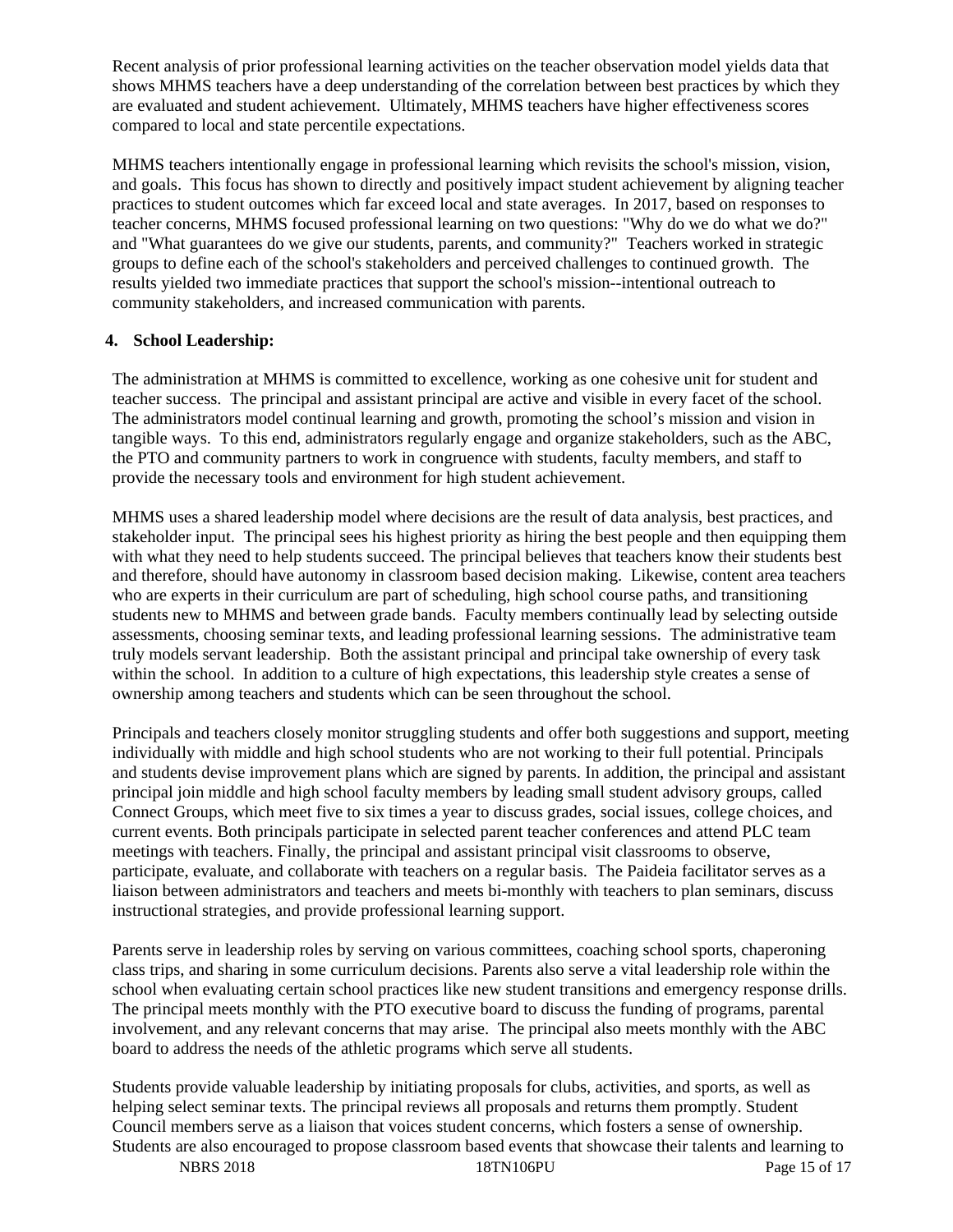other grade levels within the school and interested community partners. MHMS students understand their value to the school by upholding the school's mission and fully participating in the culture that makes MHMS unique.